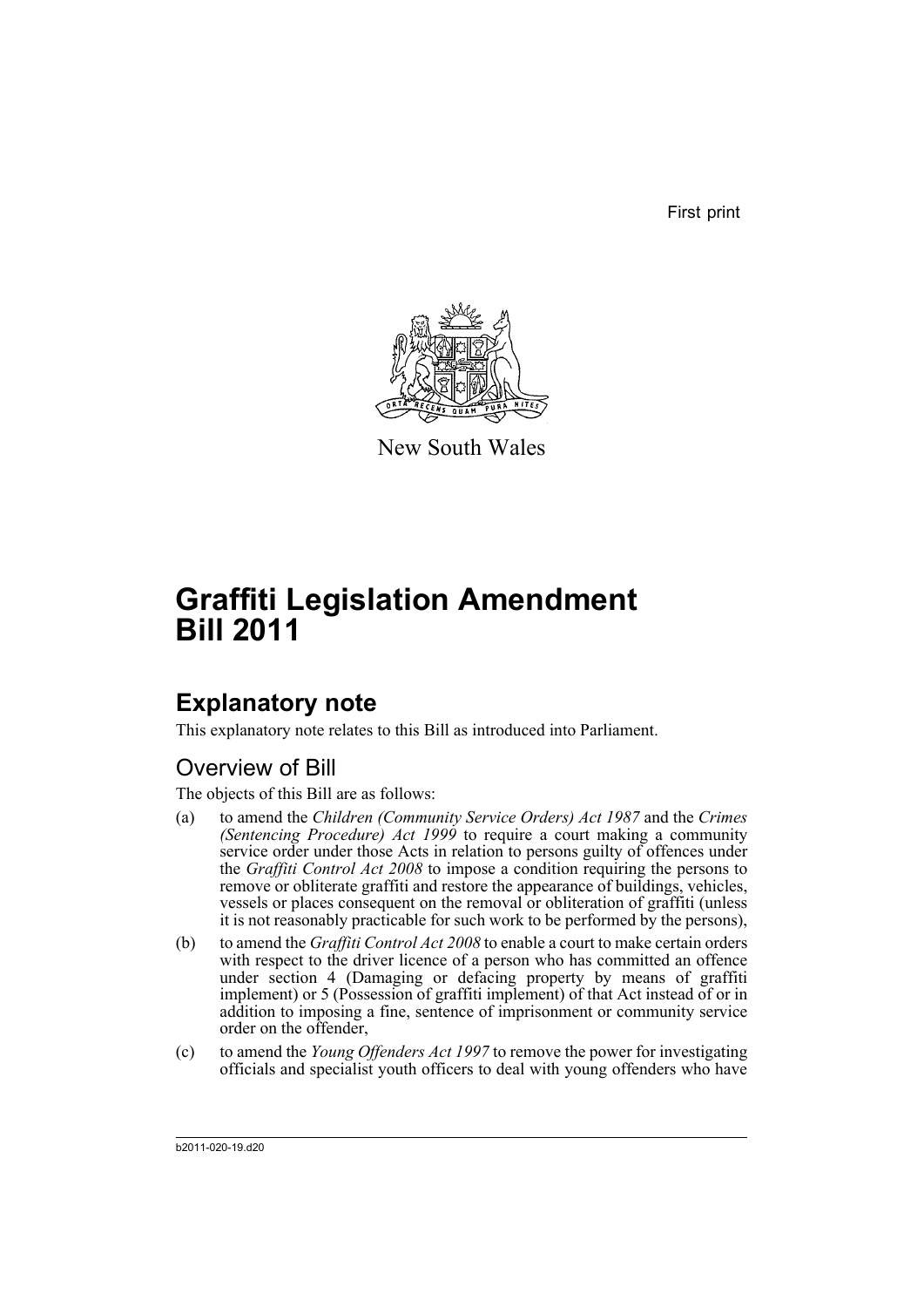Explanatory note

committed graffiti offences by way of caution, warning or youth justice conference instead of court proceedings,

(d) to make various other consequential amendments.

### Outline of provisions

**Clause 1** sets out the name (also called the short title) of the proposed Act.

**Clause 2** provides for the commencement of the proposed Act on a day or days to be appointed by proclamation.

### **Schedule 1 Amendment of Acts and Regulation**

### **Amendments to Children (Community Service Orders) Act 1987**

The *Children (Community Service Orders) Act 1987* (the *1987 Act*) applies to a person who has pleaded guilty to an offence in, or has been found guilty or convicted of an offence by, a court and who was a child when the offence was committed and was under the age of 21 years when charged with the offence. Section 5 of the 1987 Act enables a court to make a community service order requiring such a person to perform community service work instead of imposing a sentence of imprisonment on, or making an order under the *Children (Criminal Proceedings) Act 1987* in respect of, the person. Section 11 of the 1987 Act provides that the court may impose conditions on any community service order made by it. **Schedule 1.1 [4]** amends section 11 to require a court that makes such a community service order in respect of a person who has committed an offence under the *Graffiti Control Act 2008* to impose a condition that the work to be performed by the person include the removal of graffiti from buildings, vehicles, vessels and places and the restoration of the appearance of buildings, vehicles, vessels and places consequent on the removal of graffiti from them unless it is not reasonably practicable for such work to be performed by the person. **Schedule 1.1**  $[1]$ – $[3]$  contain consequential provisions. **Schedule 1.1 [5] and [6]** enable the making of savings and transitional regulations and contain a savings provision.

### **Amendments to Crimes (Sentencing Procedure) Act 1999**

Section 8 of the *Crimes (Sentencing Procedure) Act 1999* enables a court to make a community service order directing an offender other than one to whom the *Children (Community Service Orders) Act 1987* applies to perform community service work instead of imposing a sentence of imprisonment on the offender. Section 90 of the *Crimes (Sentencing Procedure) Act 1999* provides that a court may impose such conditions on any order made by it as it considers appropriate. **Schedule 1.2 [2]** amends section 90 to require a court that makes such a community service order in respect of a person who has committed an offence under the *Graffiti Control Act 2008* to impose a condition that the work to be performed by the offender include the removal or obliteration of graffiti from buildings, vehicles, vessels and places and the restoration of the appearance of buildings, vehicles, vessels and places consequent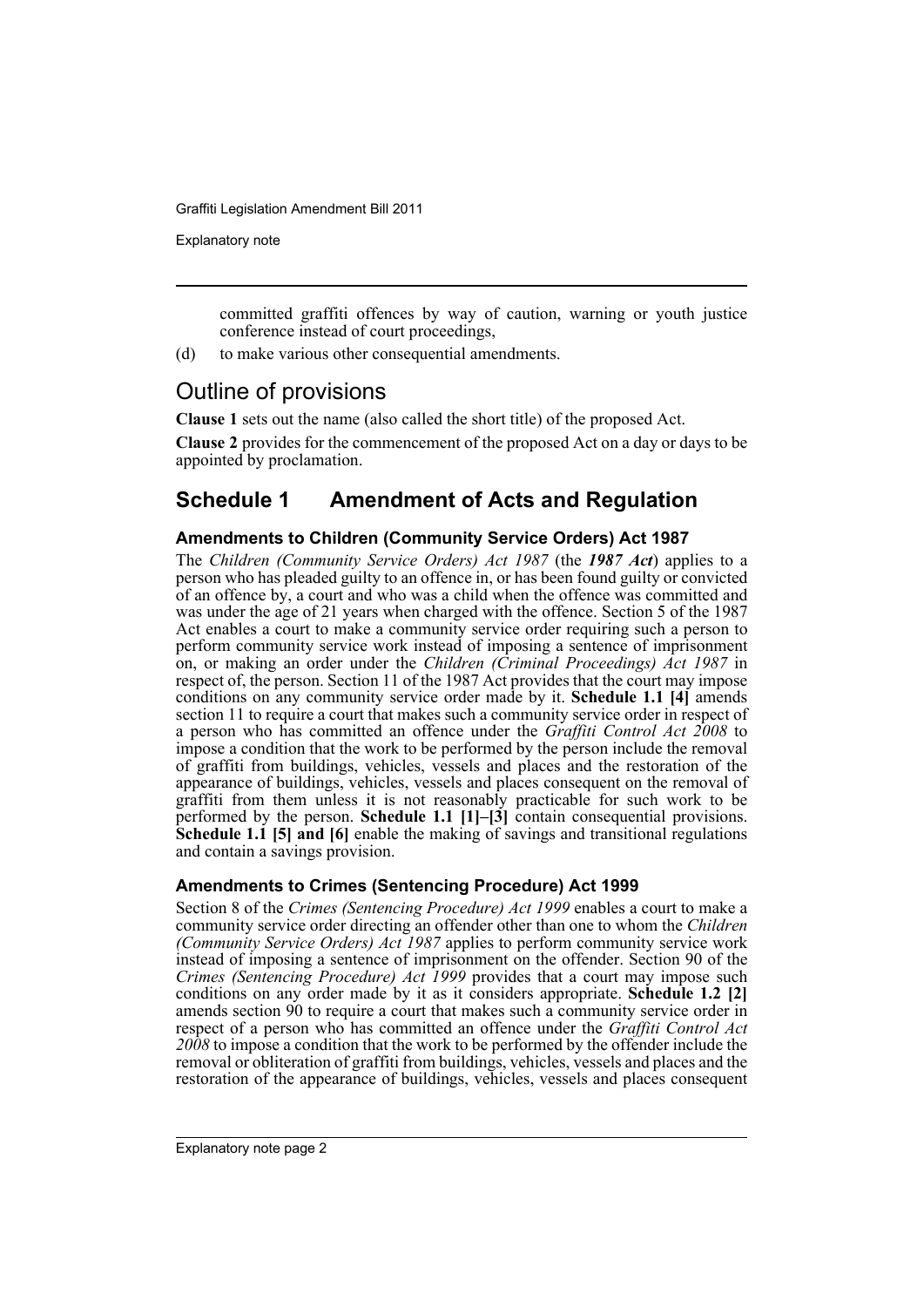Explanatory note

on the removal or obliteration of graffiti from them unless it is not reasonably practicable for such work to be performed by the offender. **Schedule 1.2 [1] and [3]–[5]** contain consequential, savings and transitional provisions.

### **Amendments to Fines Act 1996**

**Schedule 1.3** amends the *Fines Act 1996* as a consequence of the amendments to the *Children (Community Service Orders) Act 1987* described above (section 11 of that Act extends to certain community service orders made under the *Fines Act 1996*).

### **Amendments to Graffiti Control Act 2008**

Section 4 of the *Graffiti Control Act 2008* makes it an offence to intentionally damage or deface any premises or other property by means of a graffiti implement (that is, spray paint, a marker pen or any implement designed or modified to produce a mark that is not readily removable by wiping or by use of water or detergent). Section 5 of that Act makes it an offence to possess a graffiti implement with the intention that it be used to damage or deface premises or other property. Section 15 of that Act provides that a court may, instead of imposing a fine or sentencing a person to imprisonment for such an offence, impose a community service order recommending that the work to be performed by the offender include the removal or obliteration of graffiti from buildings, vehicles, vessels and places and the restoration of the appearance of buildings, vehicles, vessels and places consequent on the removal or obliteration of graffiti from them. **Schedule 1.4 [2]** omits section 15 from the *Graffiti Control Act 2008*, and **Schedule 1.4 [1]** inserts Part 4A into that Act to provide the court with an additional power to make an order extending the period of the offender's learner or provisional licence for a period of 6 months (or a lesser period specified in the order), suspending the offender's driver licence for a period of 6 months (or a lesser period specified in the order) or, as an alternative to suspension of an unrestricted licence, requiring the driver not to equal or exceed a specified threshold number of demerit points for an equivalent period (a *driver licence order*). **Schedule 1.4 [3] and [4]** enable the making of savings and transitional regulations and contain savings provisions.

### **Amendments to Road Transport (Driver Licensing) Act 1998**

**Schedule 1.5 [1]** inserts section 16AB into the Act. The proposed section provides for the suspension of the unrestricted licence of a person who is subject to a driver licence order made under proposed section 13C (1) (c) of the *Graffiti Control Act 2008* if the person equals or exceeds a specified threshold number of demerit points during the period the order has effect. **Schedule 1.5 [2]** amends section 20 of the *Road Transport (Driver Licensing) Act 1998* to enable the making of regulations with respect to driver licences the subject of the proposed driver licence orders.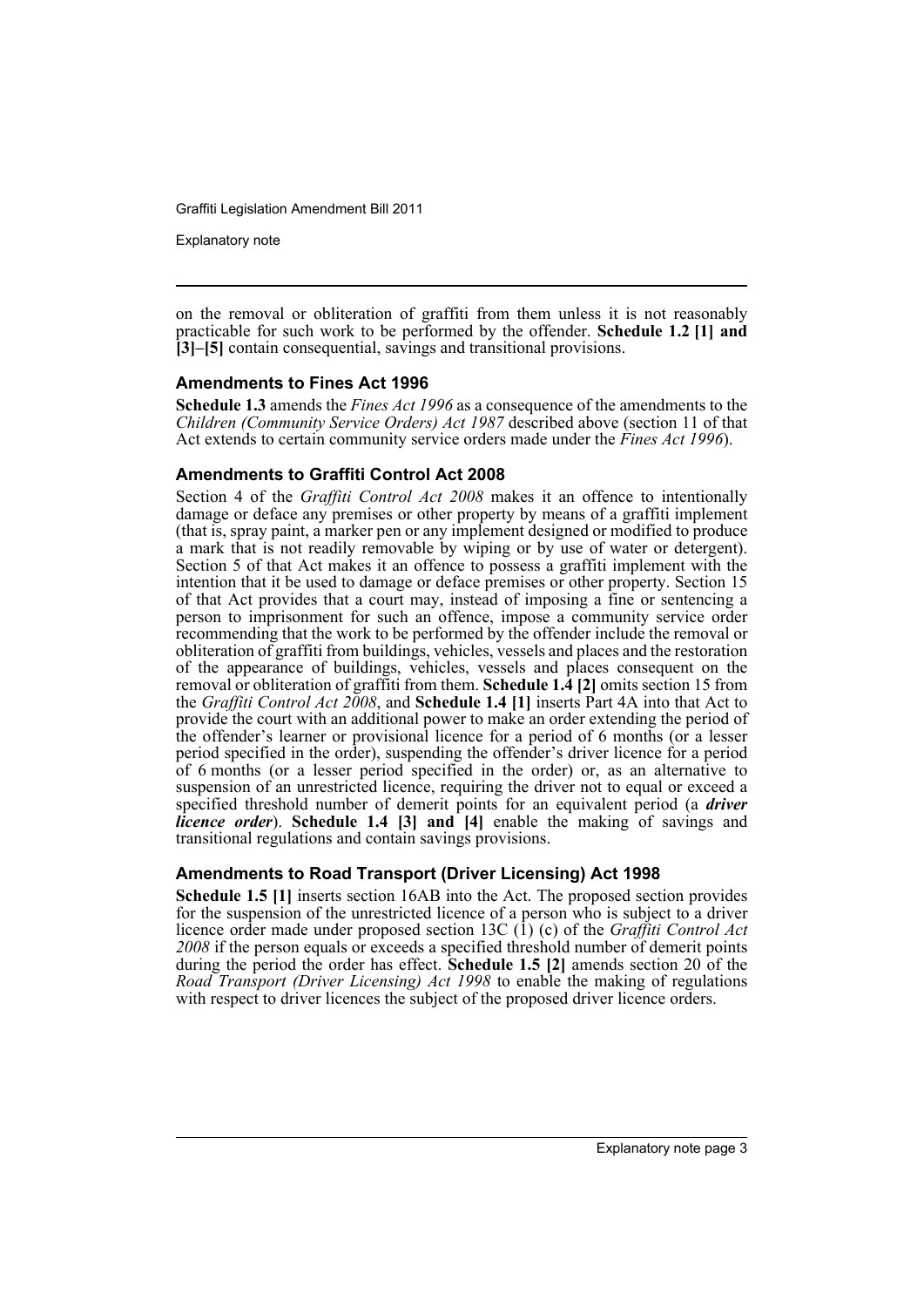Explanatory note

### **Amendment to Road Transport (Driver Licensing) Regulation 2008**

**Schedule 1.6** amends clause 31C (7) of the Regulation to make it clear that the subclause does not apply to extensions of provisional licence periods by a driver licence order.

### **Amendments to Young Offenders Act 1997**

The *Young Offenders Act 1997* provides an alternative process to court proceedings for children alleged to have committed offences through the use of formal cautions, warnings and youth justice conferences. **Schedule 1.7 [2], [3] and [5]** amend sections 13, 18 and 31, respectively, of that Act so that formal cautions (other than cautions by courts) and warnings cannot be used in relation to offences against the *Graffiti Control Act 2008*. **Schedule 1.7 [4] and [6]** make consequential amendments. **Schedule 1.7 [7]** amends section 37 to ensure that a child who is alleged to have committed a graffiti offence has no entitlement to be dealt with by conference before criminal proceedings are commenced. **Schedule 1.7 [8]–[10]** amend section 38 to make it clear that a specialist youth officer cannot refer a child who is alleged to have committed a graffiti offence to a conference or for caution. **Schedule 1.7** [11] amends section 40 of that Act so that a court will continue to be able to refer a matter involving a child who is alleged to have committed such an offence to a conference administrator for a youth justice conference. **Schedule 1.7 [1]** is a consequential provision that inserts a definition of *graffiti offence*. **Schedule 1.7 [12] and [13]** enable the making of savings and transitional regulations and contain savings provisions.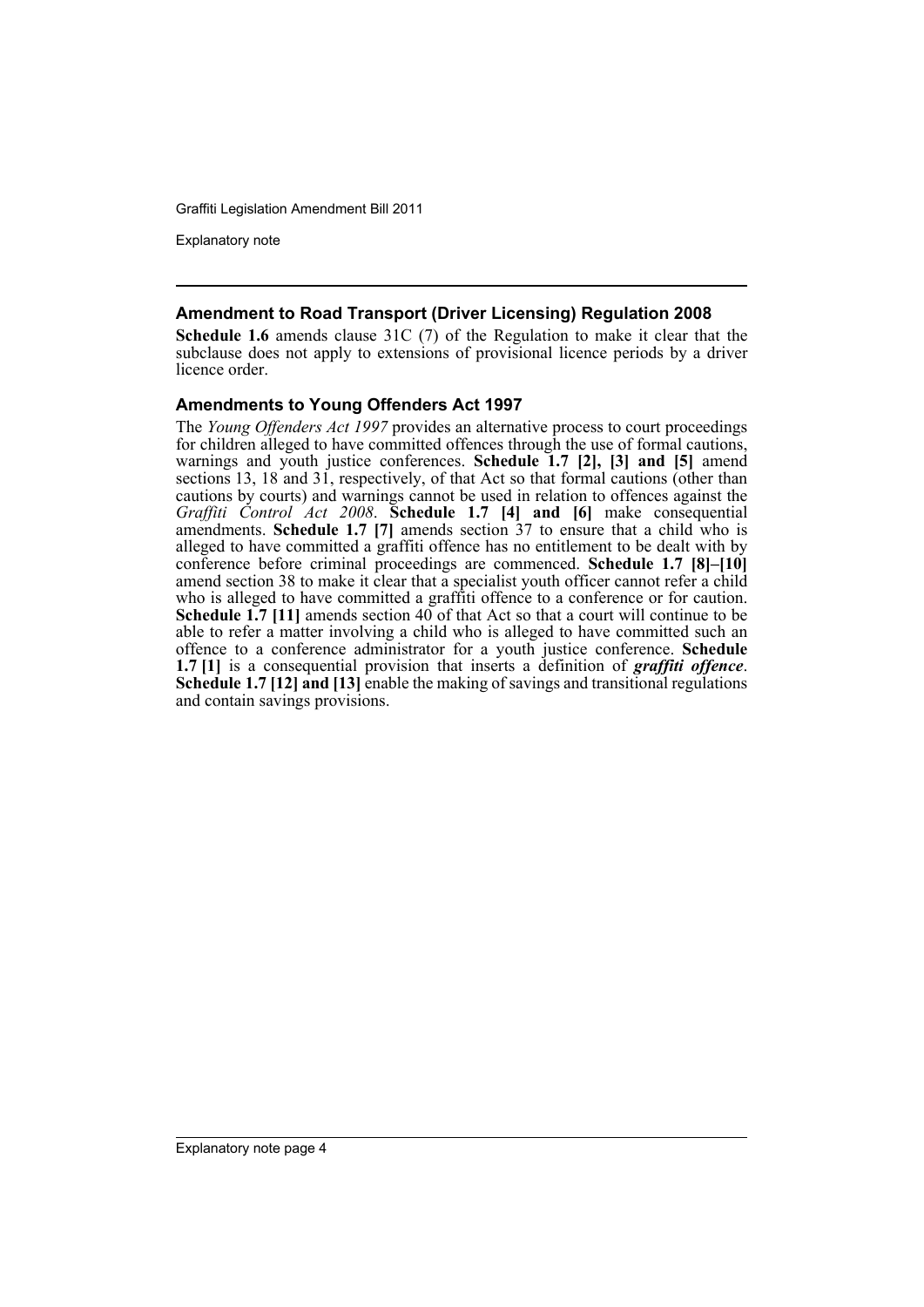First print



New South Wales

# **Graffiti Legislation Amendment Bill 2011**

# **Contents**

|                                             | Page |
|---------------------------------------------|------|
| Name of Act                                 |      |
| 2 Commencement                              |      |
| Schedule 1 Amendment of Acts and Regulation |      |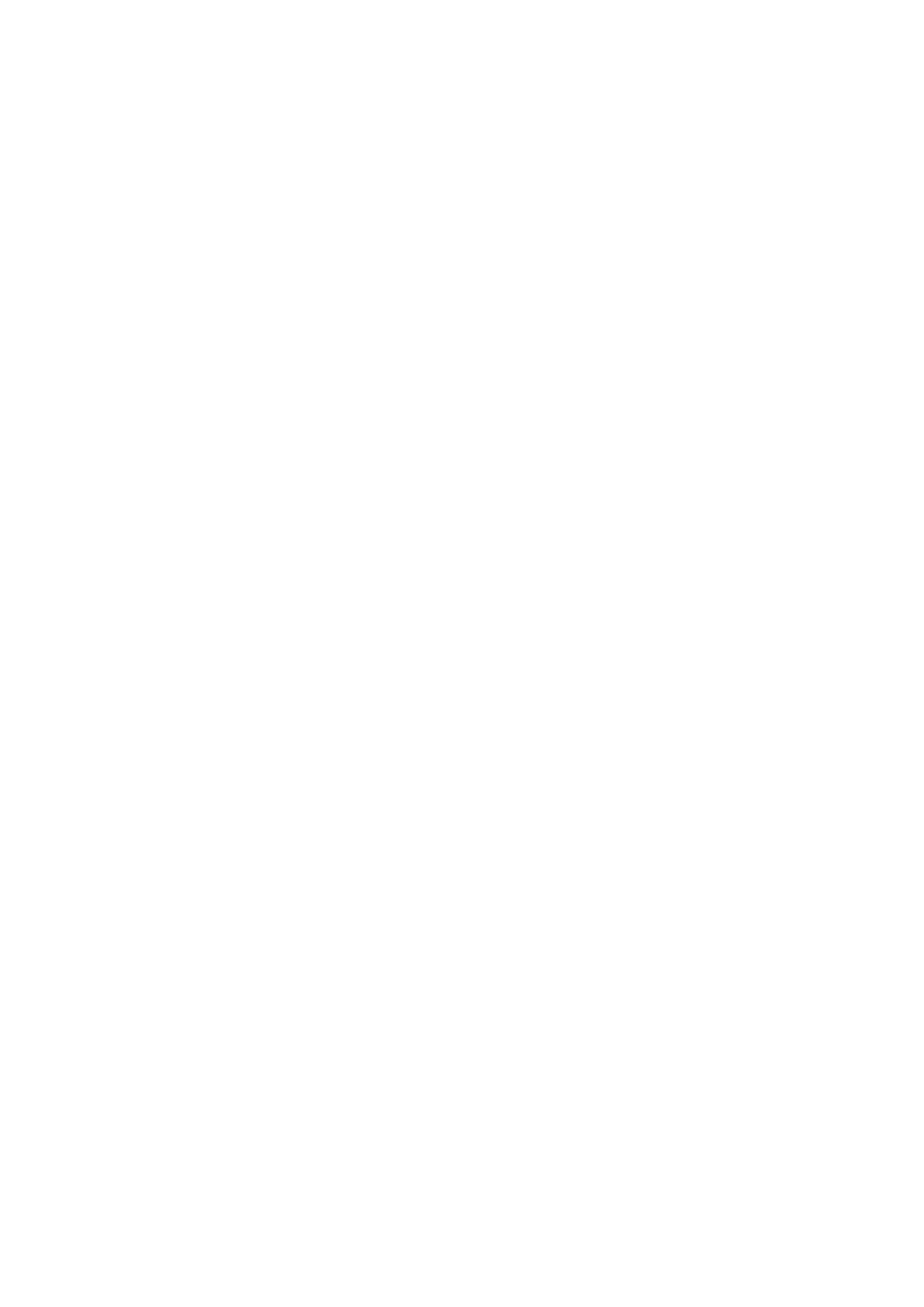

New South Wales

# **Graffiti Legislation Amendment Bill 2011**

No , 2011

### **A Bill for**

An Act to amend the *Graffiti Control Act 2008* and other Acts to make further provision with respect to the punishment of graffiti offences and removal or obliteration of graffiti; and for other purposes.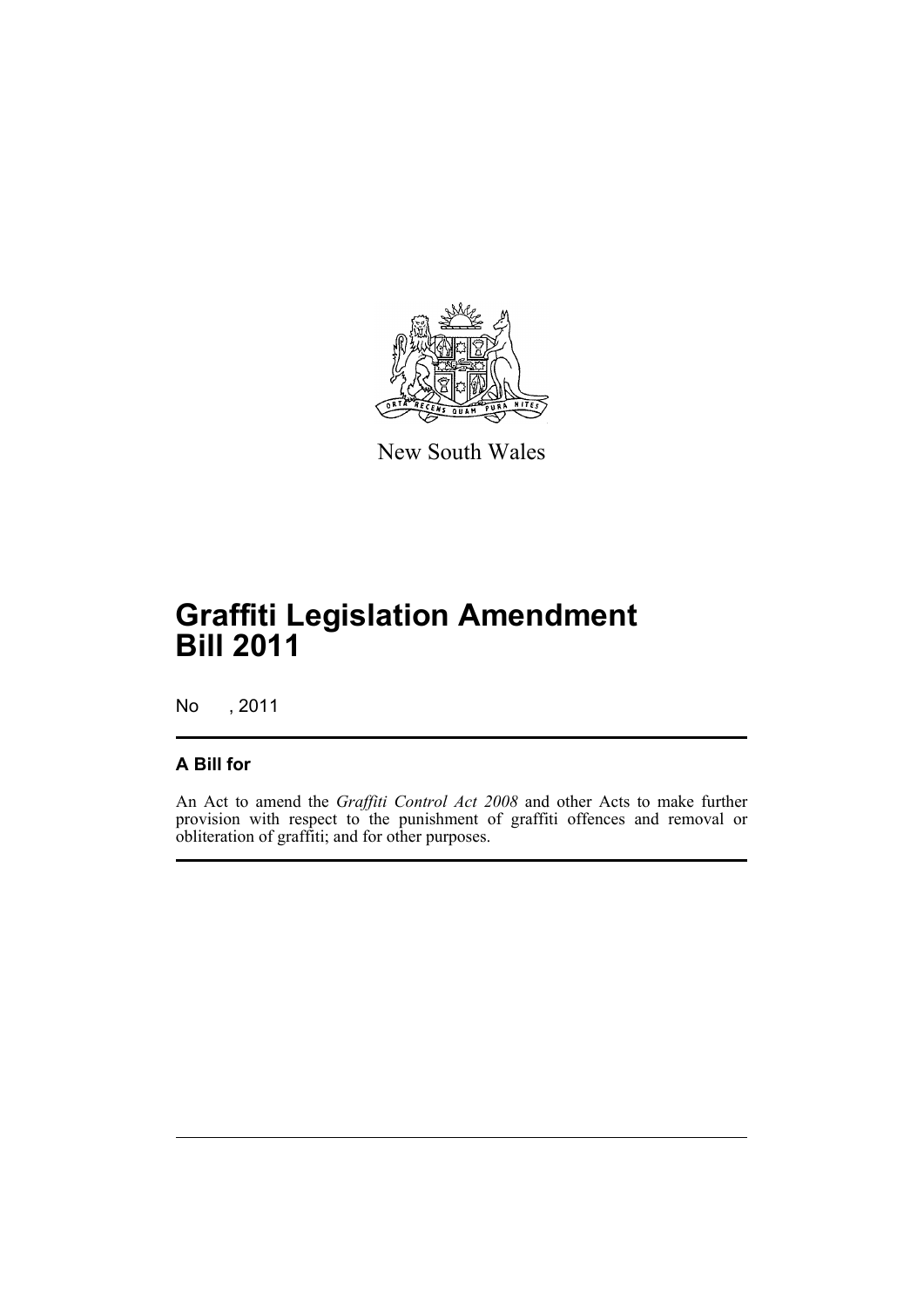<span id="page-7-1"></span><span id="page-7-0"></span>

| The Legislature of New South Wales enacts:                           | 1             |
|----------------------------------------------------------------------|---------------|
| Name of Act                                                          | $\mathcal{P}$ |
| This Act is the Graffiti Legislation Amendment Act 2011.             | 3             |
| <b>Commencement</b>                                                  | 4             |
| This Act commences on a day or days to be appointed by proclamation. | 5             |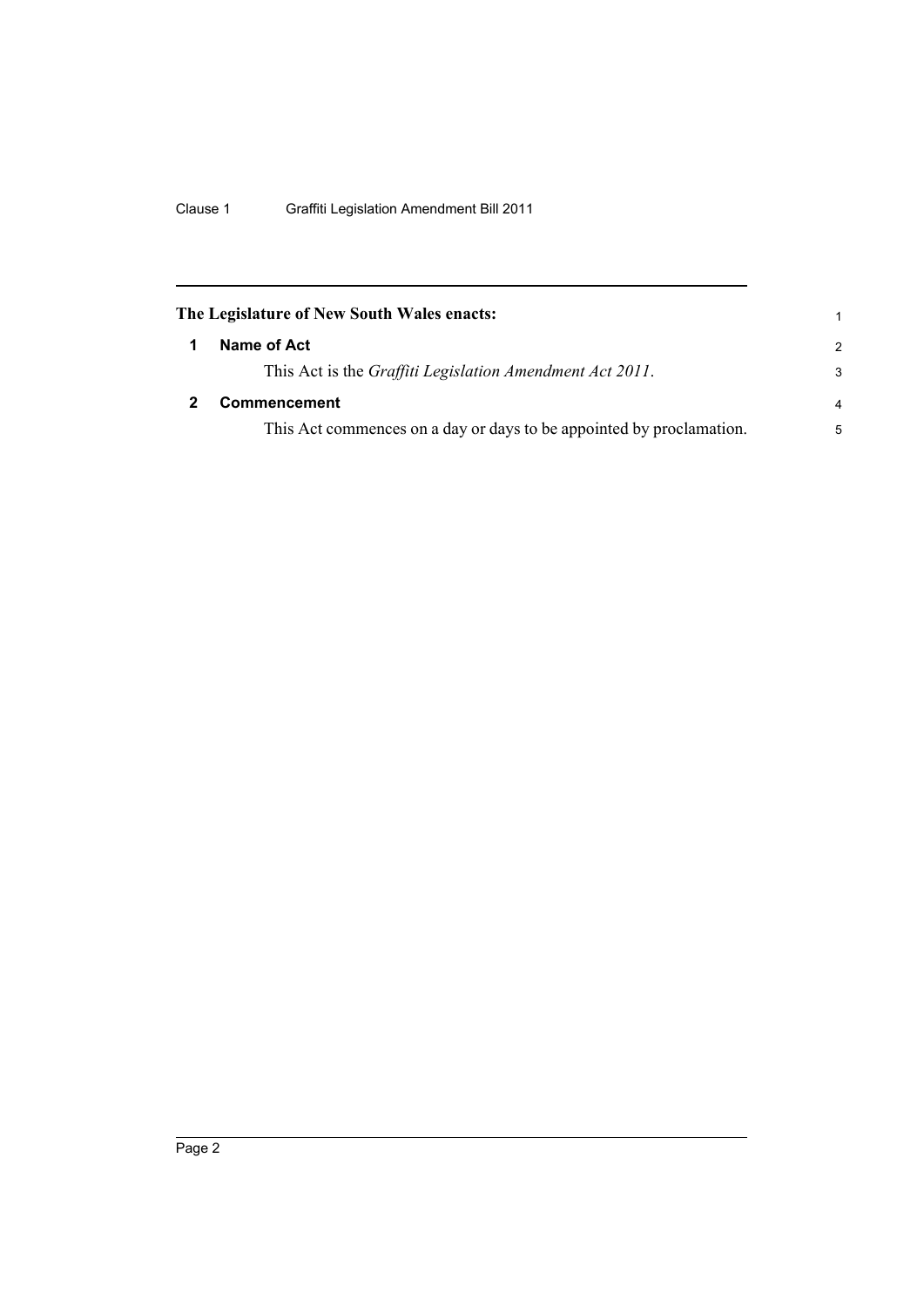Amendment of Acts and Regulation Schedule 1

<span id="page-8-0"></span>

|     | <b>Schedule 1</b><br><b>Amendment of Acts and Regulation</b> |                                                                                                                                                                                                         |                |  |  |
|-----|--------------------------------------------------------------|---------------------------------------------------------------------------------------------------------------------------------------------------------------------------------------------------------|----------------|--|--|
| 1.1 |                                                              | <b>Children (Community Service Orders) Act 1987 No 56</b>                                                                                                                                               | 2              |  |  |
| [1] |                                                              | <b>Section 3 Definitions</b>                                                                                                                                                                            | 3              |  |  |
|     |                                                              | Insert in alphabetical order in section $3(1)$ :                                                                                                                                                        | 4              |  |  |
|     |                                                              | graffiti offence means an offence under the Graffiti Control Act<br>2008.                                                                                                                               | 5<br>6         |  |  |
| [2] |                                                              | Section 5 Making of children's community service orders                                                                                                                                                 | $\overline{7}$ |  |  |
|     | section $5(1A)$ .                                            | Insert "in respect of a person who has pleaded guilty to, or been found guilty<br>or convicted of, an offence other than a graffiti offence" after "section" in                                         | 8<br>9<br>10   |  |  |
| [3] | Section 5 (1A), note                                         |                                                                                                                                                                                                         | 11             |  |  |
|     |                                                              | Insert at the end of section $5(1A)$ :                                                                                                                                                                  | 12             |  |  |
|     |                                                              | Note. See section 11 (3) in relation to community service orders in<br>relation to graffiti offences.                                                                                                   | 13<br>14       |  |  |
| [4] |                                                              | Section 11 Conditions of children's community service order                                                                                                                                             | 15             |  |  |
|     | Insert after section $11(2)$ :                               |                                                                                                                                                                                                         |                |  |  |
|     | (3)                                                          | Except as provided by subsection (4), a community service order<br>in respect of a person who has pleaded guilty to, or been found<br>guilty or convicted of, a graffiti offence must impose a graffiti | 17<br>18<br>19 |  |  |
|     |                                                              | clean up condition.                                                                                                                                                                                     | 20             |  |  |
|     |                                                              | Note. See also section 79 of the Fines Act 1996 for imposition of graffiti<br>clean up conditions on fine defaulters in respect of graffiti offences.                                                   | 21<br>22       |  |  |
|     | (4)                                                          | Without limiting section 9, the court is not required to impose a                                                                                                                                       | 23             |  |  |
|     |                                                              | graffiti clean up condition if the court considers that it is not in<br>the circumstances of the case reasonably practicable for work of                                                                | 24<br>25       |  |  |
|     |                                                              | that kind to be performed by the person.                                                                                                                                                                | 26             |  |  |
|     | (5)                                                          | The court must make a record of its reasons for deciding not to<br>impose a graffiti clean up condition.                                                                                                | 27<br>28       |  |  |
|     | (6)                                                          | In this section:                                                                                                                                                                                        | 29             |  |  |
|     |                                                              | <i>graffiti clean up condition</i> means a condition requiring the<br>offender to perform the following kind of community service<br>work:                                                              | 30<br>31<br>32 |  |  |
|     |                                                              | the removal of graffiti from buildings, vehicles, vessels<br>(a)<br>and places,                                                                                                                         | 33<br>34       |  |  |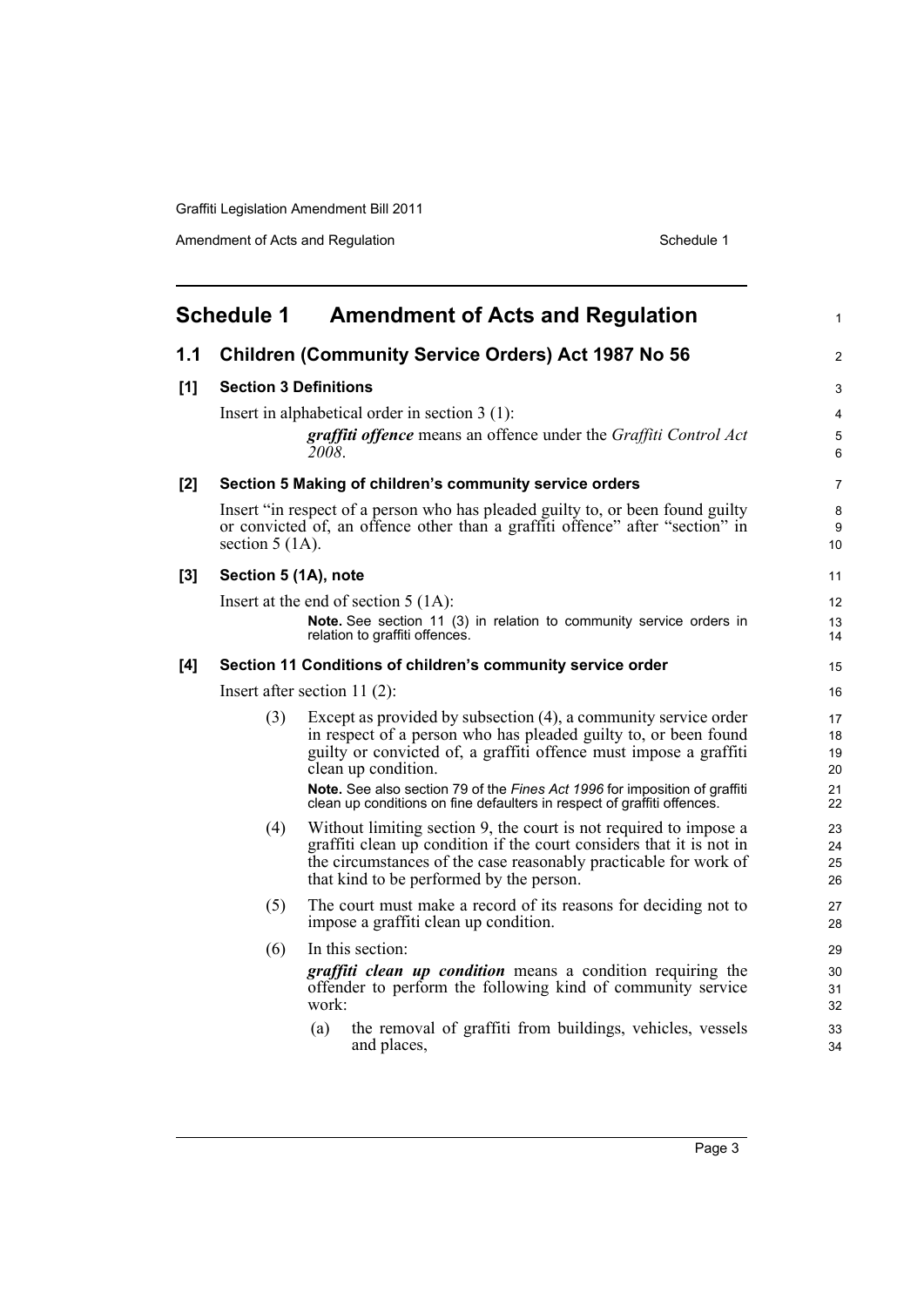|       |                                 | (b)   | the restoration of the appearance of buildings, vehicles,<br>vessels and places consequent on the removal of graffiti<br>from them.                                                                                             | $\mathbf 1$<br>$\overline{c}$<br>3 |
|-------|---------------------------------|-------|---------------------------------------------------------------------------------------------------------------------------------------------------------------------------------------------------------------------------------|------------------------------------|
| [5]   |                                 |       | <b>Schedule 1 Savings and transitional provisions</b>                                                                                                                                                                           | 4                                  |
|       |                                 |       | Insert at the end of clause $1(1)$ :                                                                                                                                                                                            | 5                                  |
|       |                                 |       | Graffiti Legislation Amendment Act 2011, to the extent that it<br>amends this Act                                                                                                                                               | 6<br>$\overline{7}$                |
| [6]   | Schedule 1, clause 5            |       |                                                                                                                                                                                                                                 | 8                                  |
|       | Insert after clause 4:          |       |                                                                                                                                                                                                                                 | 9                                  |
|       | 5                               |       | Provision consequent on enactment of Graffiti Legislation<br><b>Amendment Act 2011</b>                                                                                                                                          | 10<br>11                           |
|       |                                 |       | The amendments made by the <i>Graffiti Legislation Amendment</i><br><i>Act 2011</i> apply to community service orders made in relation to<br>offences committed after the commencement of the amendments.                       | 12<br>13<br>14                     |
| 1.2   |                                 |       | <b>Crimes (Sentencing Procedure) Act 1999 No 92</b>                                                                                                                                                                             | 15                                 |
| [1]   | <b>Section 3 Interpretation</b> |       |                                                                                                                                                                                                                                 | 16                                 |
|       |                                 |       | Insert in alphabetical order in section $3(1)$ :                                                                                                                                                                                | 17                                 |
|       |                                 | 2008. | graffiti offence means an offence under the Graffiti Control Act                                                                                                                                                                | 18<br>19                           |
| $[2]$ |                                 |       | Section 90 Conditions of community service orders                                                                                                                                                                               | 20                                 |
|       | Insert after section $90(4)$ :  |       |                                                                                                                                                                                                                                 | 21                                 |
|       | (5)                             |       | Except as provided by subsection $(6)$ , a community service order<br>in relation to an offender who has been found guilty of a graffiti<br>offence must impose a graffiti clean up condition.                                  | 22<br>23<br>24                     |
|       | (6)                             |       | The court is not required to impose a graffiti clean up condition<br>if the court considers that it is not in the circumstances of the case<br>reasonably practicable for work of that kind to be performed by<br>the offender. | 25<br>26<br>27<br>28               |
|       | (7)                             |       | The court must make a record of its reasons for deciding not to                                                                                                                                                                 | 29                                 |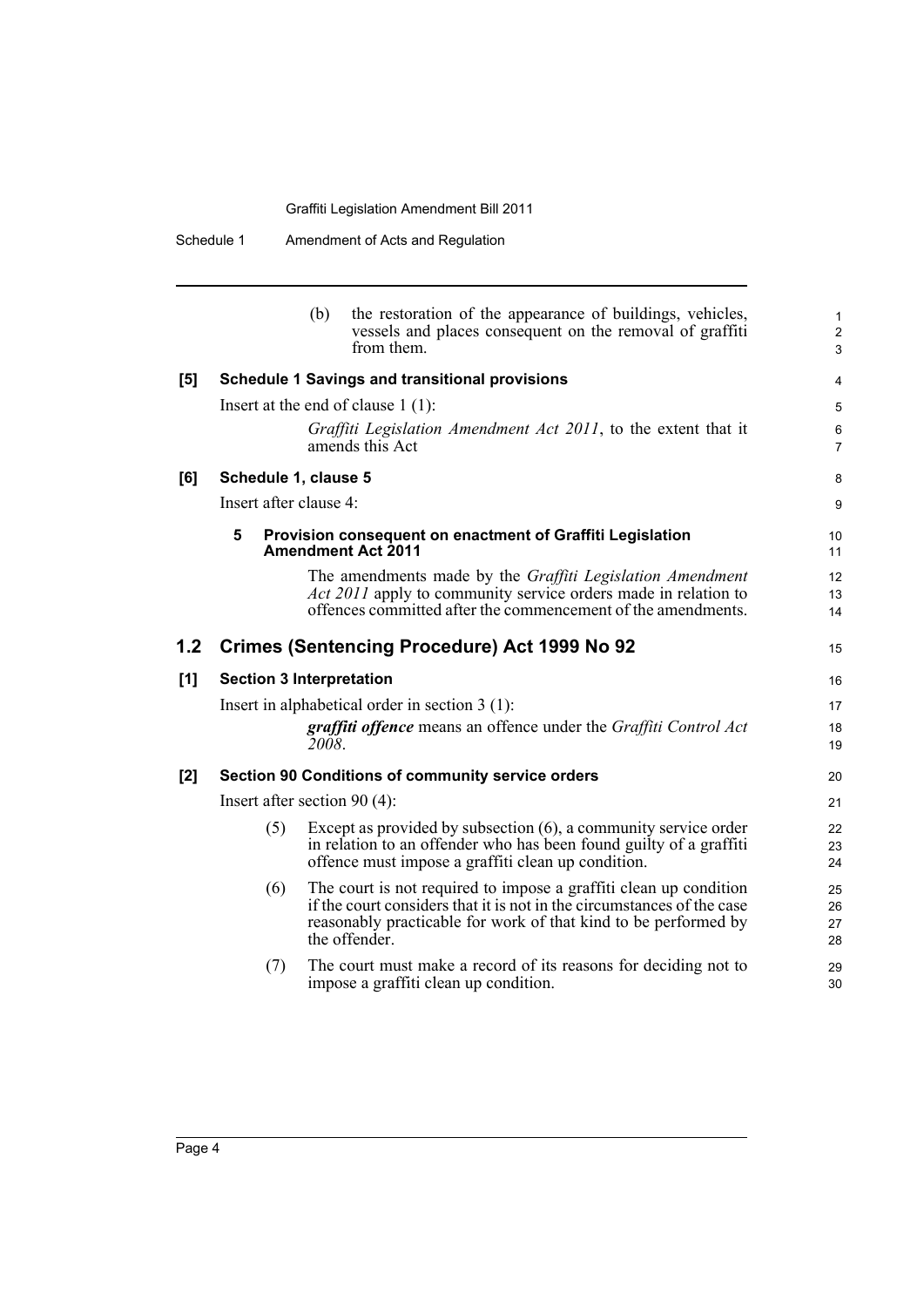|       | (8)                                  | In this section:                                                                                                                | $\mathbf{1}$                                |  |  |
|-------|--------------------------------------|---------------------------------------------------------------------------------------------------------------------------------|---------------------------------------------|--|--|
|       |                                      | graffiti clean up condition means a condition requiring the                                                                     | $\overline{2}$                              |  |  |
|       |                                      | offender to perform community service work of the following<br>kind:                                                            | $\ensuremath{\mathsf{3}}$<br>$\overline{4}$ |  |  |
|       |                                      | the removal or obliteration of graffiti from buildings,<br>(a)                                                                  | $\mathbf 5$                                 |  |  |
|       |                                      | vehicles, vessels and places,                                                                                                   | $\,6\,$                                     |  |  |
|       |                                      | the restoration of the appearance of buildings, vehicles,<br>(b)                                                                | $\overline{7}$                              |  |  |
|       |                                      | vessels and places consequent on the removal or<br>obliteration of graffiti from them.                                          | 8<br>9                                      |  |  |
| $[3]$ |                                      | Section 91 Removal of graffiti                                                                                                  | 10                                          |  |  |
|       |                                      | Insert "in relation to an offence other than a graffiti offence" after "order".                                                 | 11                                          |  |  |
| [4]   |                                      | Schedule 2 Savings, transitional and other provisions                                                                           | 12                                          |  |  |
|       | Insert at the end of clause $1(1)$ : |                                                                                                                                 |                                             |  |  |
|       |                                      | Graffiti Legislation Amendment Act 2011 (but only to the extent                                                                 | 14                                          |  |  |
|       |                                      | that it amends this Act)                                                                                                        | 15                                          |  |  |
| [5]   | Schedule 2, Part 22                  |                                                                                                                                 | 16                                          |  |  |
|       | Insert after Part 21:                |                                                                                                                                 | 17                                          |  |  |
|       |                                      | Part 22 Provision consequent on enactment of                                                                                    | 18                                          |  |  |
|       |                                      | <b>Graffiti Legislation Amendment Act 2011</b>                                                                                  | 19                                          |  |  |
|       | 63                                   | <b>Conditions of community service orders</b>                                                                                   | 20                                          |  |  |
|       |                                      | The amendments made by the Graffiti Legislation Amendment                                                                       | 21                                          |  |  |
|       |                                      | Act 2011 apply to community service orders made in relation to<br>offences committed after the commencement of the amendments.  | 22                                          |  |  |
|       |                                      |                                                                                                                                 | 23                                          |  |  |
| 1.3   |                                      | <b>Fines Act 1996 No 99</b>                                                                                                     | 24                                          |  |  |
| [1]   |                                      | Section 79 Making of community service order against fine defaulter                                                             | 25                                          |  |  |
|       | Insert after section $79(6)$ :       |                                                                                                                                 |                                             |  |  |
|       | (6A)                                 | Subject to this Division, section 11 of the Children (Community                                                                 | 27                                          |  |  |
|       |                                      | Service Orders) Act 1987 applies to a community service order<br>under this Act requiring a fine defaulter to perform community | 28<br>29                                    |  |  |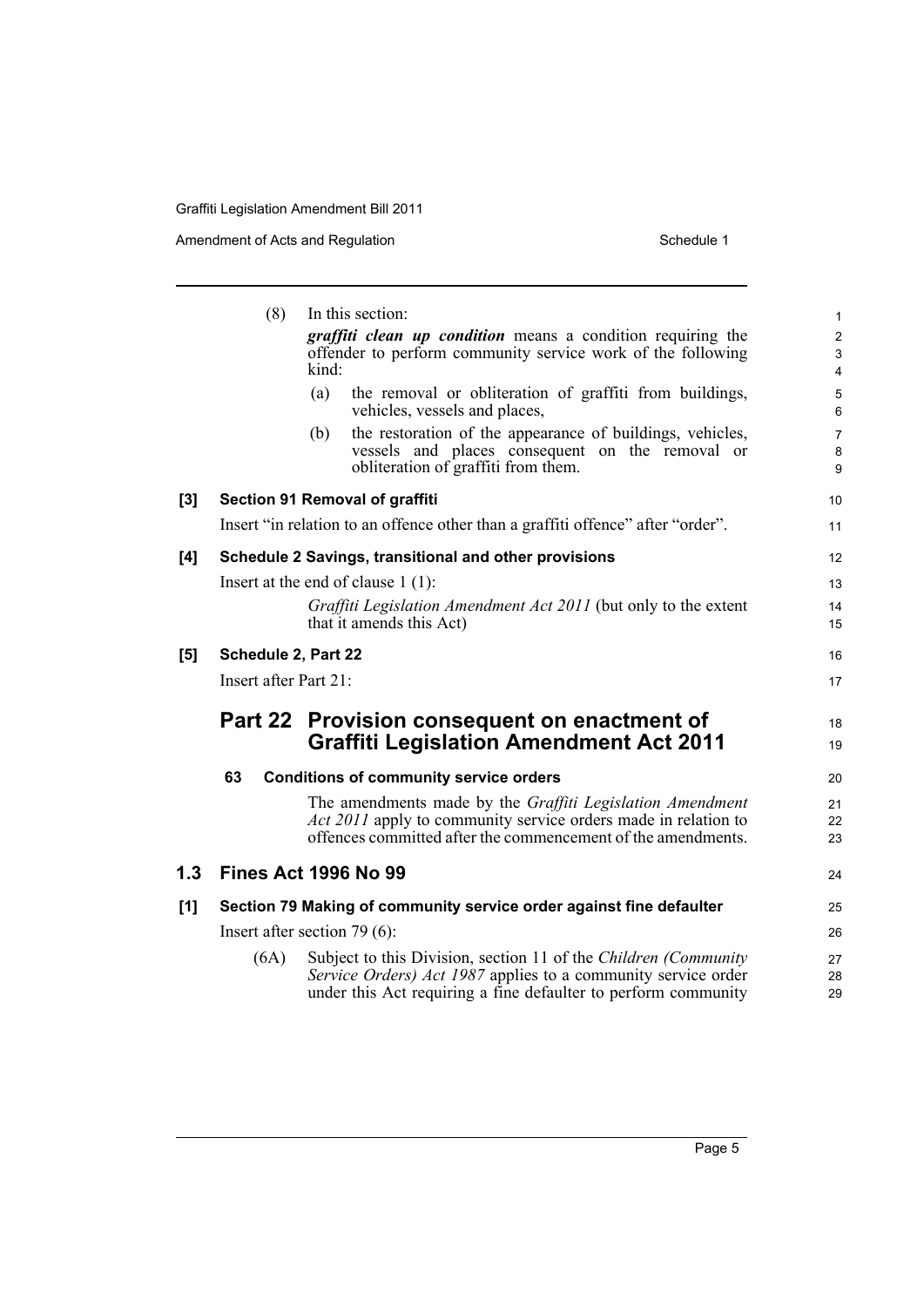|     |                       | service work in relation to a graffiti offence within the meaning<br>of that Act in the same way as it applies to a community service<br>order under that Act.                    | $\mathbf{1}$<br>$\overline{2}$<br>3 |
|-----|-----------------------|-----------------------------------------------------------------------------------------------------------------------------------------------------------------------------------|-------------------------------------|
|     |                       | Note. Section 11 of the Children (Community Service Orders) Act 1987<br>requires a community service order to require the offender to perform<br>graffiti clean up.               | 4<br>$\overline{5}$<br>6            |
| [2] | <b>Section 79 (7)</b> |                                                                                                                                                                                   | $\overline{7}$                      |
|     |                       | Omit "subsection (6)". Insert instead "subsections (6) and (6A)".                                                                                                                 | 8                                   |
| 1.4 |                       | Graffiti Control Act 2008 No 100                                                                                                                                                  | 9                                   |
| [1] | Part 4A               |                                                                                                                                                                                   | 10                                  |
|     |                       | Insert after Part 4:                                                                                                                                                              | 11                                  |
|     |                       | Part 4A Alternative and additional actions to                                                                                                                                     | $12 \overline{ }$                   |
|     |                       | imposing penalties for certain graffiti                                                                                                                                           | 13                                  |
|     |                       | offences                                                                                                                                                                          | 14                                  |
|     | 13A                   | <b>Definitions</b>                                                                                                                                                                | 15                                  |
|     |                       | In this Part:                                                                                                                                                                     | 16                                  |
|     |                       | <b>Authority</b> means the Roads and Traffic Authority.                                                                                                                           | 17                                  |
|     |                       | <i>demerit points register</i> has the same meaning as it has in the<br>Driver Licensing Act.                                                                                     | 18<br>19                            |
|     |                       | <i>driver licence</i> means a driver licence within the meaning of the<br>Driver Licensing Act other than a driver licence issued under a<br>law of another State or a Territory. | 20<br>21<br>22                      |
|     |                       | <i>driver licence order</i> —see section 13C.                                                                                                                                     | 23                                  |
|     |                       | <b>Driver Licensing Act means the Road Transport (Driver)</b><br>Licensing) Act 1998.                                                                                             | 24<br>25                            |
|     |                       | <i>graffiti licence order</i> means an order under section $13C(1)(c)$ .                                                                                                          | 26                                  |
|     |                       | <i>graffiti licence order period</i> —see section $13C(1)(c)$ .                                                                                                                   | 27                                  |
|     |                       | <i>learner licence</i> means a learner licence within the meaning of the<br>Driver Licensing Act.                                                                                 | 28<br>29                            |
|     |                       | <i>learner licence period</i> , in relation to a learner licence held by a                                                                                                        | 30                                  |
|     |                       | person, means the minimum period for which the person is                                                                                                                          | 31                                  |
|     |                       | required by a condition imposed by the regulations under the<br>Driver Licensing Act to hold the learner licence before a                                                         | 32<br>33                            |
|     |                       | provisional licence may be issued.                                                                                                                                                | 34                                  |
|     |                       |                                                                                                                                                                                   |                                     |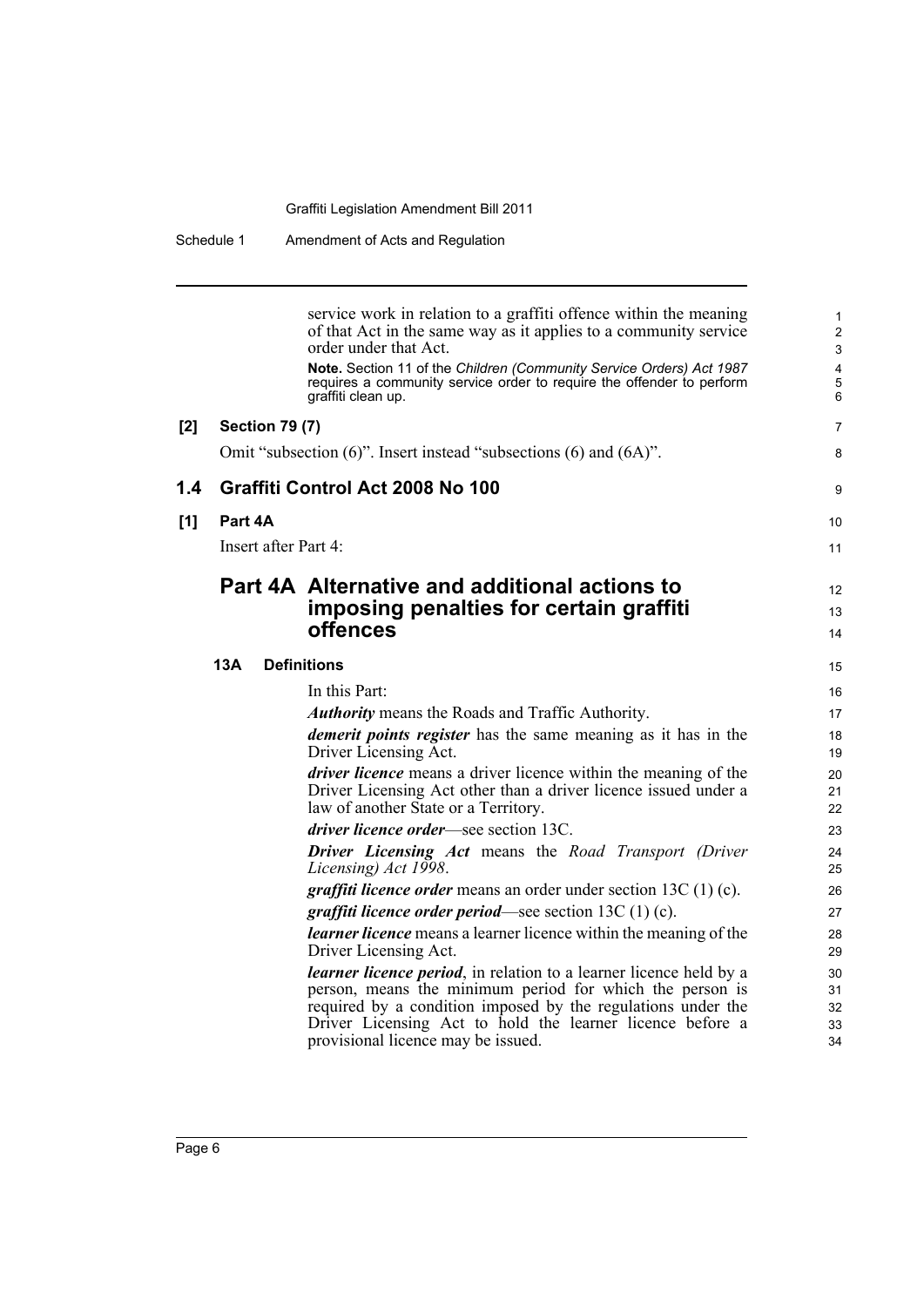Amendment of Acts and Regulation Schedule 1 and Schedule 1

*provisional licence* means a provisional licence within the meaning of the Driver Licensing Act other than a provisional licence issued under a law of another State or a Territory.

*provisional licence period*, in relation to a provisional licence held by a person, means the minimum period for which the person is required, pursuant to the regulations under the Driver Licensing Act, to hold the provisional licence before being eligible to apply for a provisional P2 licence or an unrestricted licence (as the case requires).

**Note.** The scheme under Subdivisions 1 and 2 of Division 2 of Part 3 of the *Road Transport (Driver Licensing) Regulation 2008* requires a person to hold a provisional licence (that is, a P1 licence followed by a P2 licence) for a total period of 36 months before the person can be issued with an unrestricted licence. If a court takes action under this Part, the total period will in effect be extended to up to 42 months.

*unrestricted licence* means a driver licence or driver licence receipt issued under the Driver Licensing Act that is not a learner licence or a provisional licence.

#### **13B Alternative and additional actions to imposing penalty for graffiti offences under sections 4 and 5**

(1) A court may, instead of imposing a fine on a person for an offence under section 4 (Damaging or defacing property by means of graffiti implement) or 5 (Possession of graffiti implement), make a community service order under the *Crimes (Sentencing Procedure) Act 1999* or the *Children (Community Service Orders) Act 1987* directing the person to perform community service work, as the case requires.

**Note.** Community service orders made under the Acts referred to in this subsection may also be made instead of imposing sentences of imprisonment. Community service orders under those Acts in relation to graffiti offences are generally required to be made subject to graffiti clean up conditions.

(2) A court may, in addition to or instead of imposing a fine on a person, sentencing the person to imprisonment or imposing any other penalty on the person for an offence under section  $4$  or  $5$ , make a driver licence order.

**Note.** For example, a driver licence order might be imposed in addition to graffiti clean up conditions in relation to community service orders imposed instead of imprisonment for graffiti offences under the *Crimes (Sentencing Procedure) Act 1999* or the *Children (Community Service Orders) Act 1987*.

1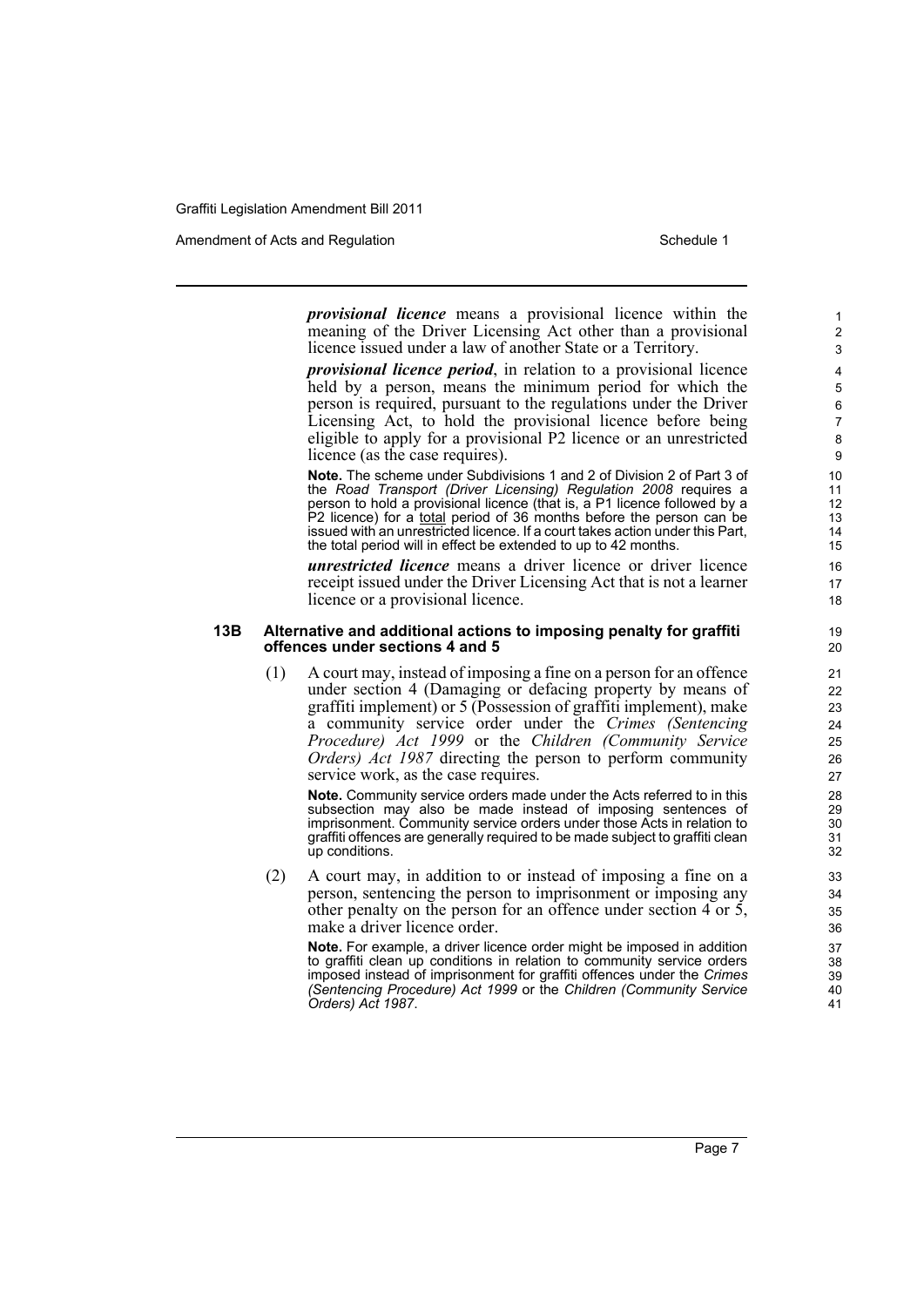#### **13C Driver licence orders**

- (1) A court may make any of the following orders (*driver licence orders*) under section 13B (2):
	- (a) if the person is the holder of a learner licence or provisional licence—an order extending the person's learner licence period or provisional licence period, respectively, for a period of 6 months, or a lesser period specified in the order, with effect from the day on which the learner licence period or provisional licence period would otherwise end,

- (b) if the person is the holder of a driver licence of any class an order suspending the person's licence for a period of 6 months, or a lesser period specified in the order, commencing on the day on which the order is made,
- (c) as an alternative to suspending an unrestricted licence for a period under paragraph (b)—an order requiring the person not to incur the same or more than the threshold number of demerit points applying to the person under section 13F for a period that is equivalent to the period for which the court would have suspended the licence (the *graffiti licence order period*).
- (2) A court must not make an order under subsection (1) (c) if 10 or more demerit points have been recorded against the person in the demerit points register during the 3 year period immediately before the order is made.

### **13D Orders extending learner and provisional licence periods**

- (1) The extension of a person's learner or provisional licence period by an order under section 13C, in the case of a person who holds more than one class of driver licence, applies only to those classes of licence specified by the court.
- (2) If, in the case of a learner licence or provisional licence that is subject to an extension under section 13C, the licence is cancelled at any time by operation of section 189 of the *Road Transport (General) Act 2005*, the learner licence period or provisional licence period in respect of any subsequent learner licence or provisional licence that is issued to the person is extended by operation of this subsection for a period that is equivalent to so much of the period by which the licence was extended as remained on the day the licence was cancelled.
- (3) The period for which a person's learner licence or provisional licence period may be extended by an order under section 13C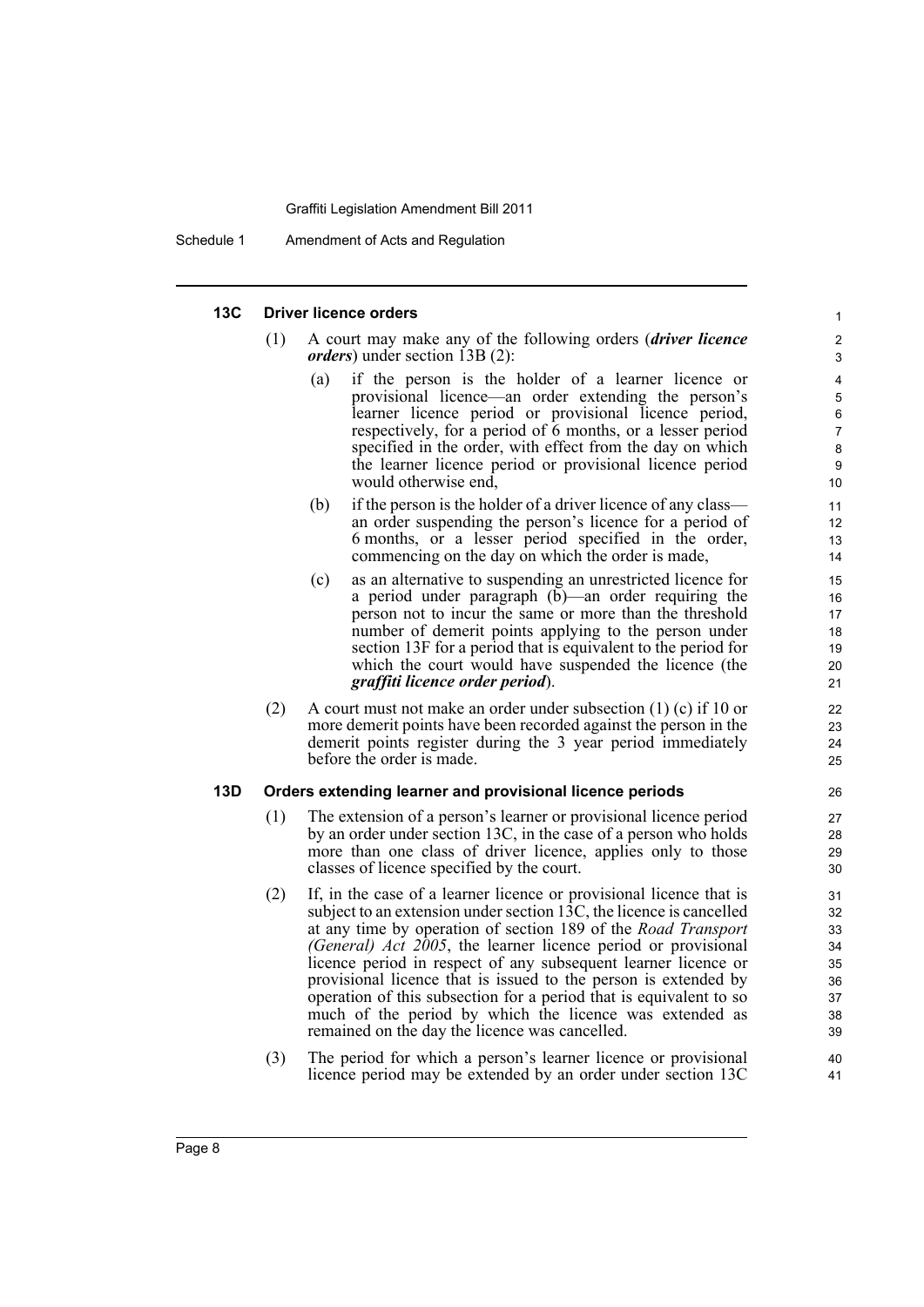Amendment of Acts and Regulation Schedule 1

does not include any period during which the person's learner licence or provisional licence is suspended by the Authority otherwise than on medical grounds.

### **13E Orders suspending licences**

The suspension of a person's driver licence by an order under section 13C, in the case of a person who holds more than one class of driver licence, applies only to those classes of licence specified by the court.

8 **9** 

1 2 3

### **13F Graffiti licence orders**

(1) A graffiti licence order made in relation to a person who is the holder of an unrestricted licence must specify the threshold number of demerit points to apply to the holder for the purposes of the Driver Licensing Act during the graffiti licence order period.

**Note.** See section 16AB of the *Road Transport (Driver Licensing) Act 1998* with respect to licence suspension when the threshold number of demerit points is incurred.

(2) In subsection (1), *threshold number of demerit points* means 4 demerit points or such other number of demerit points as may be prescribed by the regulations.

### **13G Explanation of nature and effect of driver licence order**

- (1) A court that makes a driver licence order in respect of a person must explain, or cause to be explained, to the offender (in language likely to be readily understood by the person):
	- (a) the requirements to be complied with by the person under the order, and
	- (b) the consequences that may follow if the person fails to comply with those requirements.
- (2) A driver licence order is not invalidated by a failure to comply with this section.

### **13H Provisions relating to imposition of penalties for offences under sections 4 and 5**

- (1) A court is to take into account a statement of the driving record of a person in making a driver licence order in relation to a licence held by the person.
- (2) A court is to notify the Authority of the making, and terms, of any driver licence order it makes under this Part as soon as practicable after the order is made.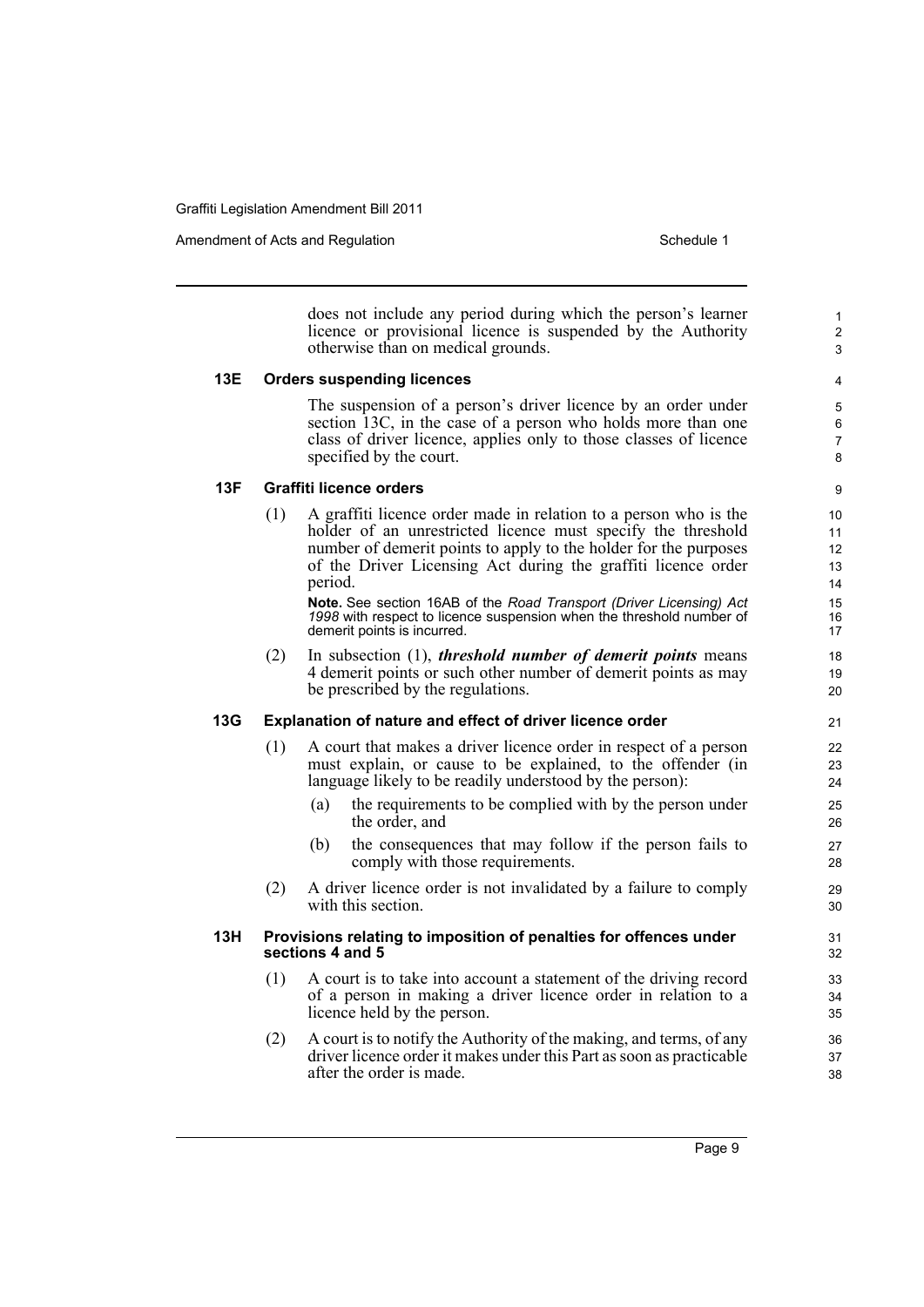|       | Schedule 1  |                     | Amendment of Acts and Regulation                                                                                                                                                                                                                                            |
|-------|-------------|---------------------|-----------------------------------------------------------------------------------------------------------------------------------------------------------------------------------------------------------------------------------------------------------------------------|
|       |             | (3)                 | If a finding of guilt, conviction or sentence in respect of an<br>offence under section 4 or 5 is quashed, annulled or set aside, any<br>driver licence order made in respect of the offence is revoked.                                                                    |
|       |             | (4)                 | A driver licence order is not invalidated by a failure to comply<br>with this section.                                                                                                                                                                                      |
| $[2]$ |             |                     | Section 15 Alternative action to imposing penalty for graffiti offences<br>under sections 4 and 5                                                                                                                                                                           |
|       |             | Omit the section.   |                                                                                                                                                                                                                                                                             |
| $[3]$ |             |                     | Schedule 1 Savings, transitional and other provisions                                                                                                                                                                                                                       |
|       |             |                     | Insert at the end of clause $1(1)$ :                                                                                                                                                                                                                                        |
|       |             |                     | Graffiti Legislation Amendment Act 2011, to the extent that it<br>amends this Act                                                                                                                                                                                           |
| [4]   |             |                     | Schedule 1, Part 4                                                                                                                                                                                                                                                          |
|       |             |                     | Insert after Part 3:                                                                                                                                                                                                                                                        |
|       | Part 4      |                     | Provision consequent on enactment of<br><b>Graffiti Legislation Amendment Act 2011</b>                                                                                                                                                                                      |
|       | 4           |                     | <b>Application of amendments</b>                                                                                                                                                                                                                                            |
|       |             |                     | An amendment made to this Act by the Graffiti Legislation<br>Amendment Act 2011 that provides for the making of a driver<br>licence order in respect of an offence under this Act applies in<br>respect of an offence committed after the commencement of the<br>amendment. |
| 1.5   |             |                     | Road Transport (Driver Licensing) Act 1998 No 99                                                                                                                                                                                                                            |
| [1]   |             | <b>Section 16AB</b> |                                                                                                                                                                                                                                                                             |
|       |             |                     | Insert after section 16AA:                                                                                                                                                                                                                                                  |
|       | <b>16AB</b> |                     | Suspension of licence-graffiti licence orders                                                                                                                                                                                                                               |
|       |             | (1)                 | If a person who is subject to a graffiti licence order made under<br>section 13C (1) (c) of the <i>Graffiti Control Act 2008</i> incurs the                                                                                                                                 |

6 7 8

15 16

23

24 25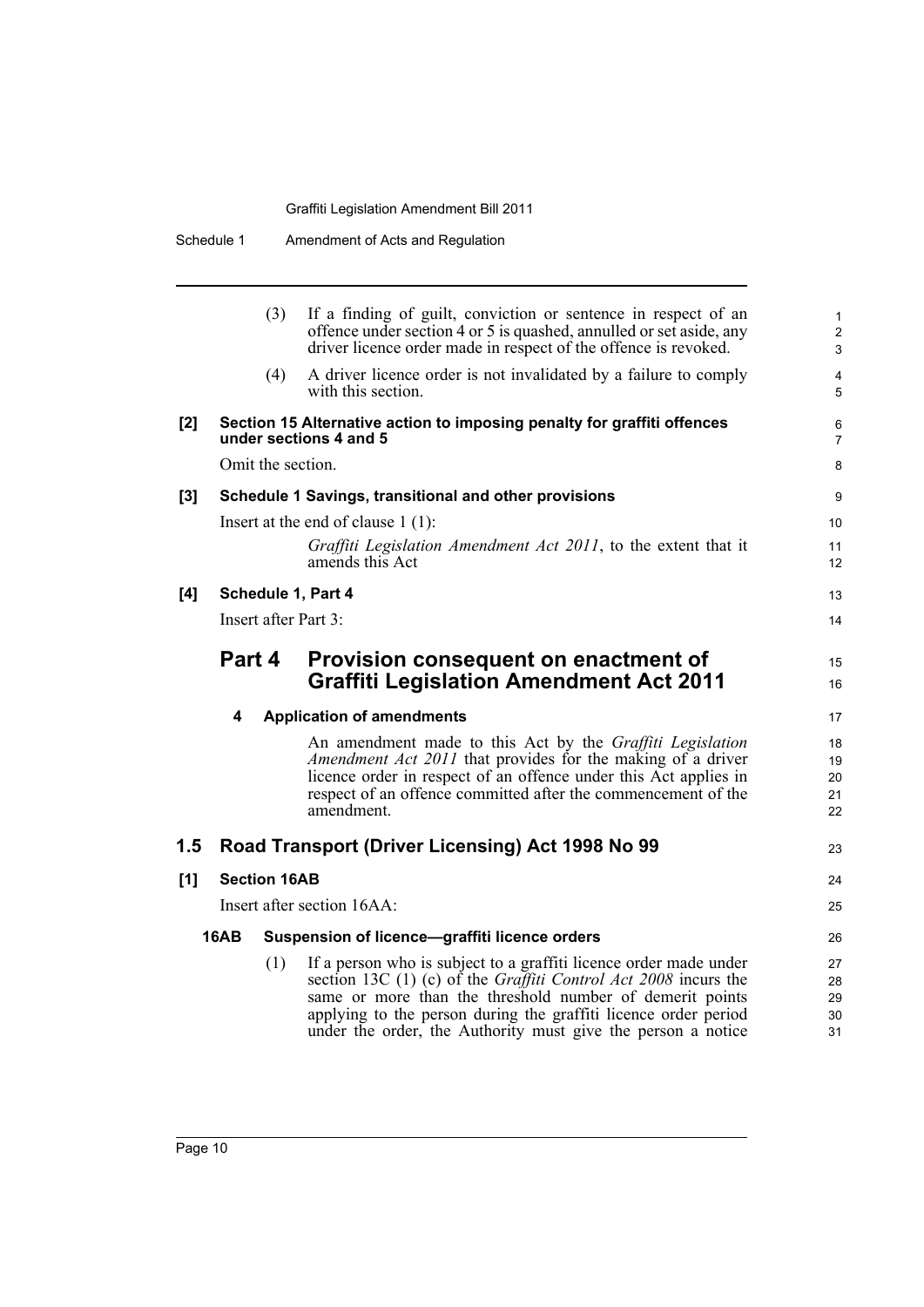Amendment of Acts and Regulation Schedule 1

|       |                               |      | suspending all driver licences held by the person, commencing<br>on a day specified in the notice, for a period that is equivalent to<br>the graffiti licence order period.<br>Note. At the commencement of this section, section 13F (2) of the<br>Graffiti Control Act 2008 required a graffiti licence order to specify the<br>threshold number of demerit points as 4 demerit points. | 1<br>$\overline{2}$<br>3<br>$\overline{\mathbf{4}}$<br>5<br>6 |
|-------|-------------------------------|------|-------------------------------------------------------------------------------------------------------------------------------------------------------------------------------------------------------------------------------------------------------------------------------------------------------------------------------------------------------------------------------------------|---------------------------------------------------------------|
|       | (2)                           |      | On the commencement of the period of suspension referred to in<br>subsection (1), all demerit points recorded in the demerit points<br>register against the person during the graffiti licence order period<br>at the date of the notice, and taken into account for the purpose of<br>the notice, are taken to be deleted.                                                               | $\overline{7}$<br>8<br>9<br>10<br>11                          |
|       | (3)                           |      | Nothing in subsection (2) affects any demerit points incurred by<br>the person before the beginning of the graffiti licence order<br>period and any such points are to be taken into account for the<br>purposes of section 16 $(2)$ or 16A $(1)$ from the end of the<br>suspension period.                                                                                               | 12<br>13<br>14<br>15<br>16                                    |
|       | (4)                           |      | Nothing in subsection (2) prevents the Authority from retaining<br>records of deleted demerit points incurred by any person.                                                                                                                                                                                                                                                              | 17<br>18                                                      |
| [2]   |                               |      | <b>Section 20 Driver licensing system</b>                                                                                                                                                                                                                                                                                                                                                 | 19                                                            |
|       |                               |      | Insert after section $20(2)$ (m1):                                                                                                                                                                                                                                                                                                                                                        | 20                                                            |
|       |                               | (m2) | make provision for or with respect to driver licences the<br>subject of graffiti licence orders under the <i>Graffiti Control</i><br>Act 2008, and                                                                                                                                                                                                                                        | 21<br>22<br>23                                                |
| $[3]$ |                               |      | Section 33A Effect of expiry of driver licence during suspension period                                                                                                                                                                                                                                                                                                                   | 24                                                            |
|       |                               |      | Insert "or section 13C of the Graffiti Control Act 2008" after "1999".                                                                                                                                                                                                                                                                                                                    | 25                                                            |
| 1.6   |                               |      | <b>Road Transport (Driver Licensing) Regulation 2008</b>                                                                                                                                                                                                                                                                                                                                  | 26                                                            |
|       |                               |      | Clause 31C Authority may extend provisional licence period                                                                                                                                                                                                                                                                                                                                | 27                                                            |
|       |                               |      | Insert "under this clause" after "extended" in clause 31C (7).                                                                                                                                                                                                                                                                                                                            | 28                                                            |
| 1.7   |                               |      | Young Offenders Act 1997 No 54                                                                                                                                                                                                                                                                                                                                                            | 29                                                            |
| [1]   | <b>Section 4 Definitions</b>  |      |                                                                                                                                                                                                                                                                                                                                                                                           | 30                                                            |
|       | Insert in alphabetical order: |      | graffiti offence means an offence committed under the Graffiti<br>Control Act 2008.                                                                                                                                                                                                                                                                                                       | 31<br>32<br>33                                                |
| [2]   |                               |      | Section 13 Offences for which warnings may be given                                                                                                                                                                                                                                                                                                                                       | 34                                                            |
|       |                               |      | Omit "other than an". Insert instead "other than a graffiti offence or any other".                                                                                                                                                                                                                                                                                                        | 35                                                            |
|       |                               |      |                                                                                                                                                                                                                                                                                                                                                                                           |                                                               |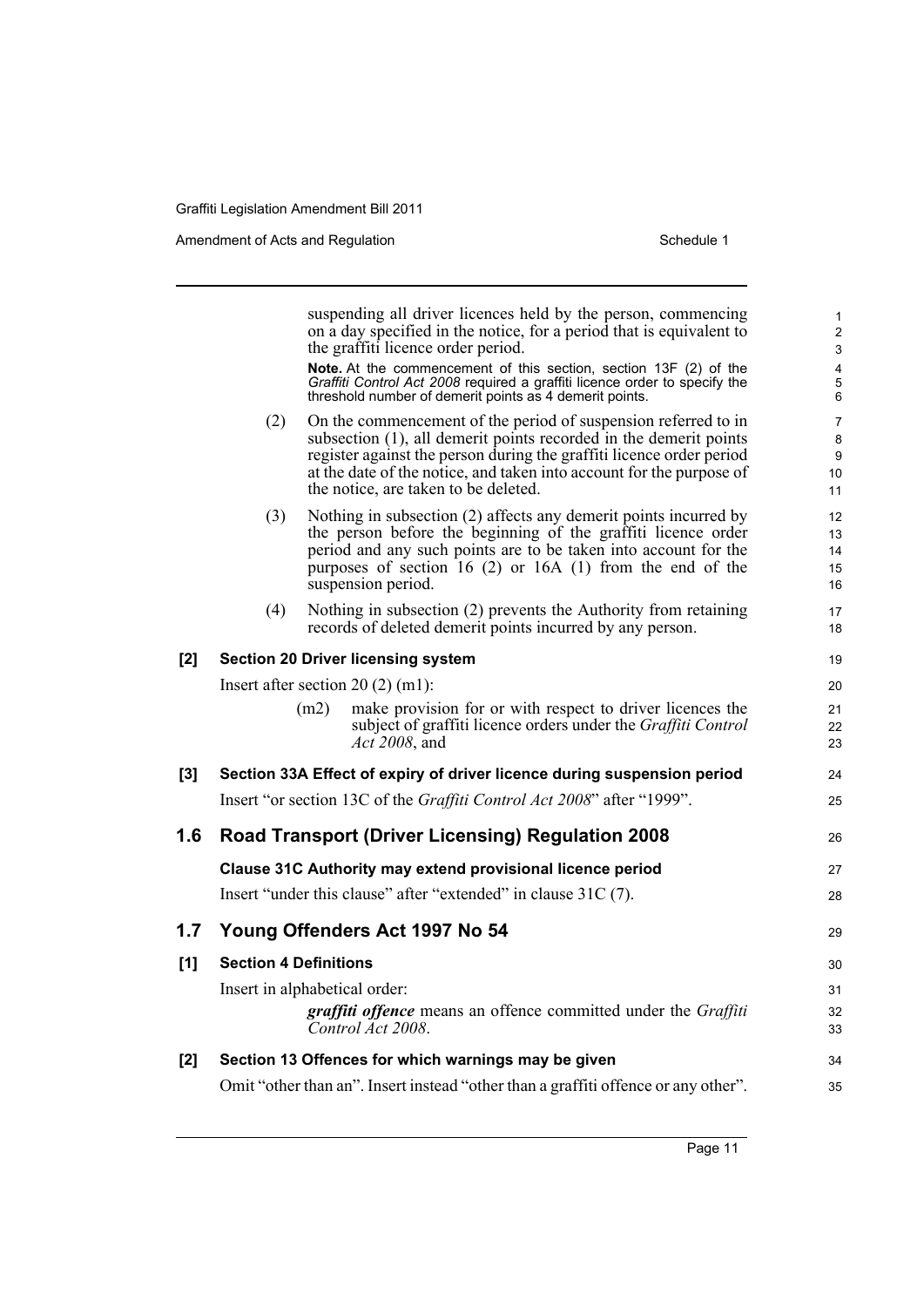Schedule 1 Amendment of Acts and Regulation

| $[3]$  | <b>Section 18</b>                    |                                                                                                                                                                                                                                                                                                                       | $\mathbf{1}$                                    |
|--------|--------------------------------------|-----------------------------------------------------------------------------------------------------------------------------------------------------------------------------------------------------------------------------------------------------------------------------------------------------------------------|-------------------------------------------------|
|        | Omit the section. Insert instead:    |                                                                                                                                                                                                                                                                                                                       | 2                                               |
|        | <b>Division 1</b>                    | Cautions by persons other than courts                                                                                                                                                                                                                                                                                 | 3                                               |
|        | 18                                   | Offences for which cautions may be given                                                                                                                                                                                                                                                                              | 4                                               |
|        |                                      | A caution may be given for an offence covered by this Act, other<br>than a graffiti offence or any other offence prescribed by the<br>regulations for the purposes of this section.<br>Note. Section 8 sets out offences covered by this Act. Under section 31,<br>a court may give a caution for a graffiti offence. | $\overline{5}$<br>6<br>$\overline{7}$<br>8<br>9 |
| [4]    | Part 4, Division 2, heading          |                                                                                                                                                                                                                                                                                                                       | 10                                              |
|        | Insert after section 30:             |                                                                                                                                                                                                                                                                                                                       | 11                                              |
|        | <b>Division 2</b>                    | <b>Cautions by courts</b>                                                                                                                                                                                                                                                                                             | 12                                              |
| [5]    | <b>Section 31 Cautions by courts</b> |                                                                                                                                                                                                                                                                                                                       | 13                                              |
|        |                                      | Omit "this Part" from section 31 (1) (a).                                                                                                                                                                                                                                                                             | 14                                              |
|        |                                      | Insert instead "Division 1 or is a graffiti offence".                                                                                                                                                                                                                                                                 | 15                                              |
| [6]    | Part 4, Division 3, heading          |                                                                                                                                                                                                                                                                                                                       | 16                                              |
|        | Insert after section 31:             |                                                                                                                                                                                                                                                                                                                       | 17                                              |
|        | <b>Division 3</b>                    | <b>Cautions generally</b>                                                                                                                                                                                                                                                                                             | 18                                              |
| $[7]$  |                                      | Section 37 Entitlement to be dealt with by conference                                                                                                                                                                                                                                                                 | 19                                              |
|        |                                      | Insert "(other than a graffiti offence)" after "offence" in section 37 (1).                                                                                                                                                                                                                                           | 20                                              |
| [8]    |                                      | Section 38 Determinations by specialist youth officers                                                                                                                                                                                                                                                                | 21                                              |
|        |                                      | Insert "(other than a graffiti offence)" after "alleged offence" in section 38 (1).                                                                                                                                                                                                                                   | 22                                              |
| [9]    | <b>Section 38 (2)</b>                |                                                                                                                                                                                                                                                                                                                       | 23                                              |
|        |                                      | Omit "should". Insert instead "can and should".                                                                                                                                                                                                                                                                       | 24                                              |
| $[10]$ | Section 38 (2), note                 |                                                                                                                                                                                                                                                                                                                       | 25                                              |
|        |                                      | Insert at the end of section $38(2)$ :                                                                                                                                                                                                                                                                                | 26                                              |
|        |                                      | Note. Graffiti offences cannot be dealt with by caution except by a<br>court-see section 18.                                                                                                                                                                                                                          | 27<br>28                                        |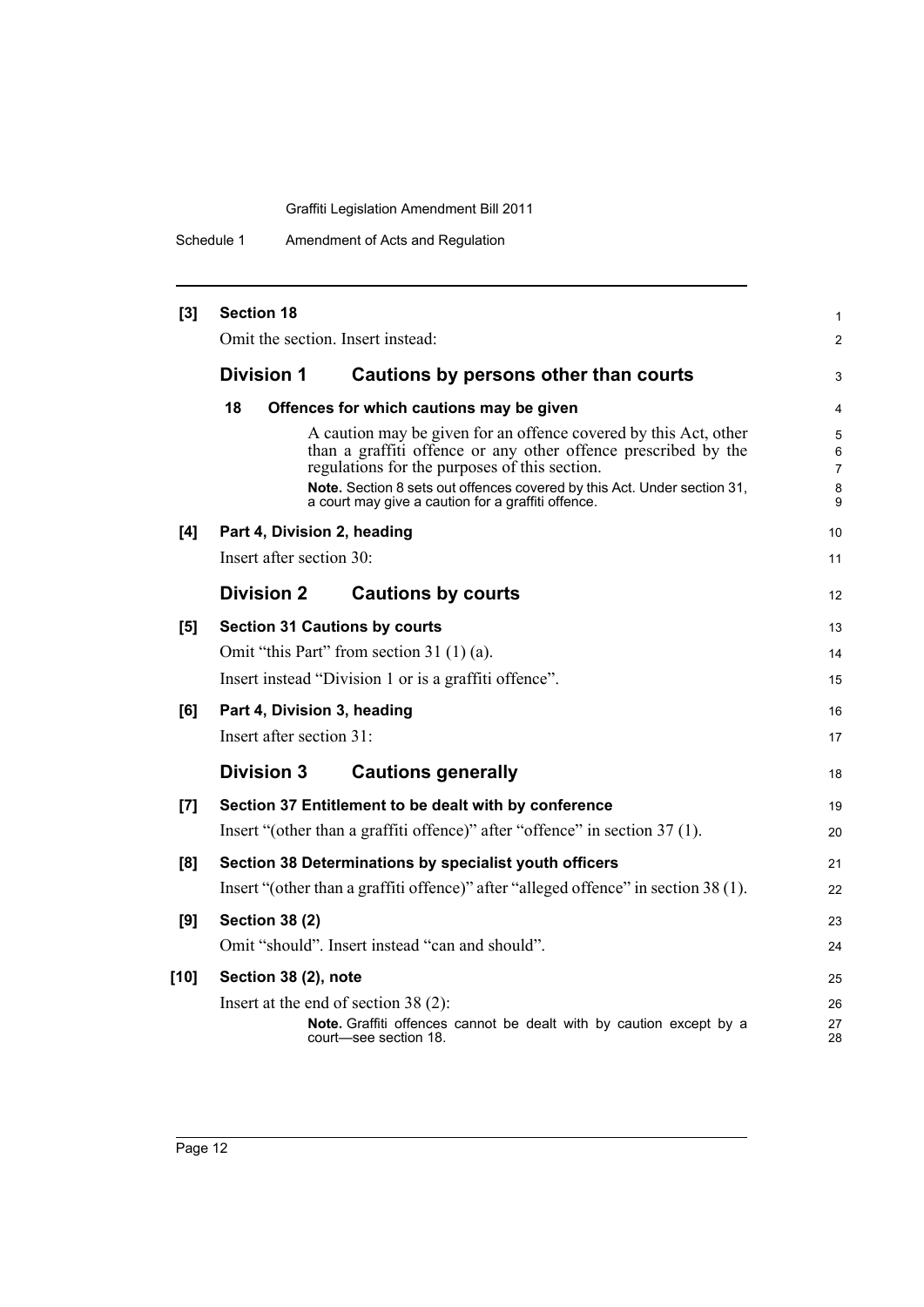Amendment of Acts and Regulation Schedule 1

| $[11]$ |                                                                                                   | Section 40 Referrals for conferences by DPP and courts                                                                                                                        | $\mathbf{1}$             |  |
|--------|---------------------------------------------------------------------------------------------------|-------------------------------------------------------------------------------------------------------------------------------------------------------------------------------|--------------------------|--|
|        | Omit section 40 (1). Insert instead:                                                              |                                                                                                                                                                               |                          |  |
|        | (1)                                                                                               | The Director of Public Prosecutions may refer a matter involving<br>a child who is alleged to have committed an offence to a<br>conference administrator for a conference if: | 3<br>$\overline{4}$<br>5 |  |
|        |                                                                                                   | the offence is one (other than a graffiti offence) for which<br>(a)<br>a conference may be held, and                                                                          | $\,6$<br>$\overline{7}$  |  |
|        |                                                                                                   | the child admits the offence, and<br>(b)                                                                                                                                      | 8                        |  |
|        |                                                                                                   | the child consents to the holding of the conference, and<br>(c)                                                                                                               | 9                        |  |
|        |                                                                                                   | the Director is of the opinion that a conference should be<br>(d)<br>held under this Part.                                                                                    | 10<br>11                 |  |
|        | (1A)                                                                                              | A court may refer a matter involving a child who is alleged to<br>have committed an offence to a conference administrator for a<br>conference if:                             | 12<br>13<br>14           |  |
|        |                                                                                                   | the offence is one for which a conference may be held, and<br>(a)                                                                                                             | 15                       |  |
|        |                                                                                                   | the child admits the offence, and<br>(b)                                                                                                                                      | 16                       |  |
|        |                                                                                                   | the court is of the opinion that a conference should be held<br>(c)<br>under this Part.                                                                                       | 17<br>18                 |  |
| $[12]$ |                                                                                                   | <b>Schedule 3 Savings and transitional provisions</b>                                                                                                                         | 19                       |  |
|        |                                                                                                   | Insert at the end of clause $1(1)$ :                                                                                                                                          | 20                       |  |
|        |                                                                                                   | Graffiti Legislation Amendment Act 2011, to the extent that it<br>amends this Act                                                                                             | 21<br>22                 |  |
| $[13]$ | Schedule 3, Part 4                                                                                |                                                                                                                                                                               | 23                       |  |
|        | Insert after Part 3:                                                                              |                                                                                                                                                                               |                          |  |
|        | Part 4<br>Provisions consequent on enactment of<br><b>Graffiti Legislation Amendment Act 2011</b> |                                                                                                                                                                               |                          |  |
|        | 7                                                                                                 | <b>Application of amendments</b>                                                                                                                                              | 27                       |  |
|        | (1)                                                                                               | In this Part:                                                                                                                                                                 | 28                       |  |
|        |                                                                                                   | <b>amending Act</b> means the Graffiti Legislation Amendment Act<br>2011.                                                                                                     | 29<br>30                 |  |